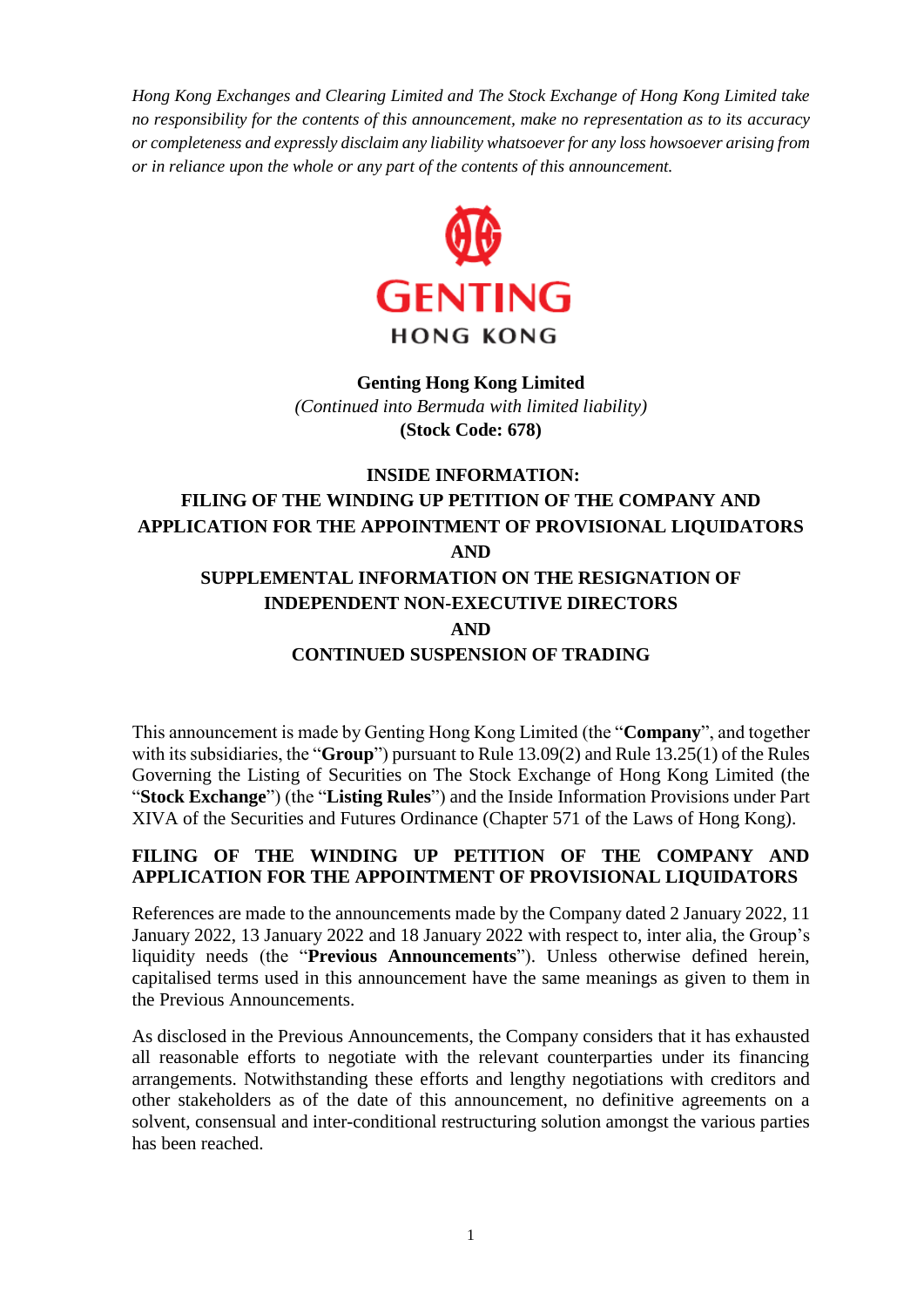As the Company and the Group have no access to any further liquidity under any of Group's debt documents and the Company's available cash balances are expected to run out on or around end of January 2022 according to the Company's cashflow forecasts, as a result of (a) ongoing operational expenditure; and (b) potentially required payments of certain liabilities that are expected to be made on or before that date, the Board considers that the Company will imminently be unable to pay its debts as they fall due.

In view of the Group's financial conditions, on 18 January 2022 (Bermuda time), the Company filed at the Supreme Court of Bermuda (the "**Bermuda Court**"):

- 1. a petition pursuant to section 163 of the Bermuda Companies Act (the "**Companies Act**") for the winding up of the Company (the "**Petition**"); and
- 2. a summons to seek the appointment of Mr. Edward Simon Middleton and Ms. Wing Sze Tiffany Wong both of Alvarez & Marsal Asia Limited of Room 405- 7, 4/F, St. George's Building, 2 Ice House Street, Central, Hong Kong and Mr. Edward Alexander Niles Whittaker of R&H Services Limited of 3/F, 5 Reid Street, Hamilton HM 11, Bermuda, as joint provisional liquidators (collectively, the "**JPLs**") to develop and propose any restructuring proposal in respect of the Company's debts and liabilities pursuant to section 170(2) of the Companies Act (the "**JPL Application**").

The Company seeks an order from the Bermuda Court to authorise the JPLs to, among other things, facilitate, and assist the Company in developing and proposing, a restructuring of the Group's financial indebtedness in a manner designed to allow the Company to continue as a going concern, with a view to making a compromise or arrangement with the Company's creditors, including (without limitation) a compromise or arrangement by way of a scheme of arrangement pursuant to section 99 of the Companies Act or otherwise be authorised to dispose of all or certain of the Company's assets with a view to maximising value and returns for creditors of the Company.

An ex parte hearing in respect of the Petition and the JPL Application is expected to be heard by the Bermuda Court at 2:30 p.m. (Bermuda time) on 20 January 2022.

Upon the appointment of JPLs, the Board shall not take any action which would be inconsistent or interfere with the powers of the JPLs, including but not limited to, powers to develop and propose any compromise or arrangement with the Company's creditors, and any and all corporate and capital reorganisation of the Company and its subsidiaries or any disposal(s) of the assets of the Company, enter into any agreement or transaction relating to the business of the Company, oversee the Board and attend any Board meetings, extraordinary or annual general meetings and exercise the Company's rights as shareholder of the direct and/or indirect subsidiaries of the Company.

Save as otherwise ordered by the Bermuda Court, it is requested in the JPL Application that the Board shall retain all powers of management conferred upon it by the Company as at the date of the hearing of JPL Application, subject to the JPLs' oversight and monitoring of the exercise of such powers and the powers vested to the JPLs in the order to be made by the Bermuda Court in relation to matters related to the ordinary course of business of the Company, and, in relation to matters outside of the ordinary course of business of the Company, to the JPLs granting prior approval of the exercise of such powers. In the event that the JPLs and the Board cannot agree upon a proposed action outside the ordinary course of the Company's business, the JPLs and the Board have liberty to apply to the Bermuda Court for directions.